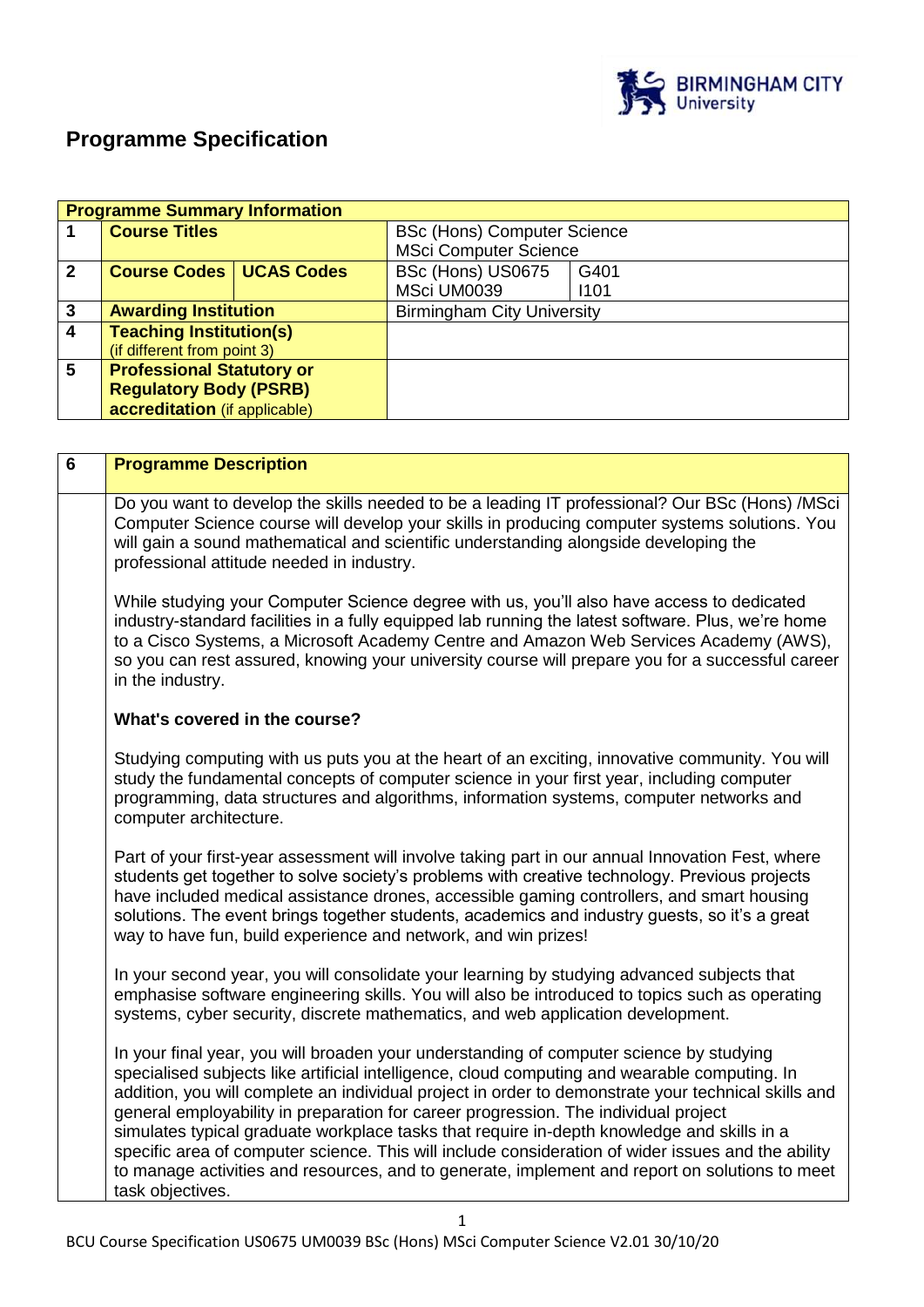

During your course, you'll have the opportunity to take a professional placement year between your second and third year. This is something we recommend highly, as it will give you an invaluable opportunity to hone your expertise, try out a potential career path and get relevant workplace experience that is valued by many employers. It will also boost your CV.

Throughout your studies, you'll be supported by our expert teaching staff, all of whom have a wide range of research and industrial experience in areas such as computer security and software engineering, which they use to enhance the curriculum.

This Computer Science course has been carefully designed to provide you with a comprehensive academic background that combines the professional skills that will set you apart from your peers.

You'll be based in the Millennium Point building in our City Centre Campus, where you'll have at your fingertips an array of professional-standard facilities with which to develop your key practical skills and consolidate your academic learning.

Thanks to our strong partnerships with the Linux Professional Institute (LPI) and the Oracle Academy, you'll have enviable access to leading industry knowledge. This is complemented by the Cisco Systems and Microsoft Academy Centre, both situated in-house.

|    | <b>Programme Awards</b>                                         |              |                                  |
|----|-----------------------------------------------------------------|--------------|----------------------------------|
| 7a | <b>Possible Final Awards for the Computer Science programme</b> | <b>Level</b> | <b>Credits</b><br><b>Awarded</b> |
|    | For BSc (Hons):                                                 |              |                                  |
|    |                                                                 |              |                                  |
|    | Bachelor of Science with Honours Computer Science               | 6            | 360                              |
|    | Bachelor of Science with Honours Computer Science with          | 6            | 480                              |
|    | <b>Professional Placement Year</b>                              |              |                                  |
|    |                                                                 |              |                                  |
|    | <b>For MSci:</b>                                                |              |                                  |
|    | Integrated Master of Science Computer Science                   |              |                                  |
|    | Integrated Master of Science Computer Science with              |              | 480                              |
|    | <b>Professional Placement Year</b>                              |              | 600                              |
| 7b | <b>Exit Awards and Credits Awarded</b>                          |              |                                  |
|    | Certificate of Higher Education Computer Science                | 4            | 120                              |
|    | Diploma of Higher Education Computer Science                    | 5            | 240                              |
|    | <b>Bachelor of Science Computer Science</b>                     | 6            | 300                              |

| <b>Derogation from the University Regulations</b> |
|---------------------------------------------------|
| Not applicable.                                   |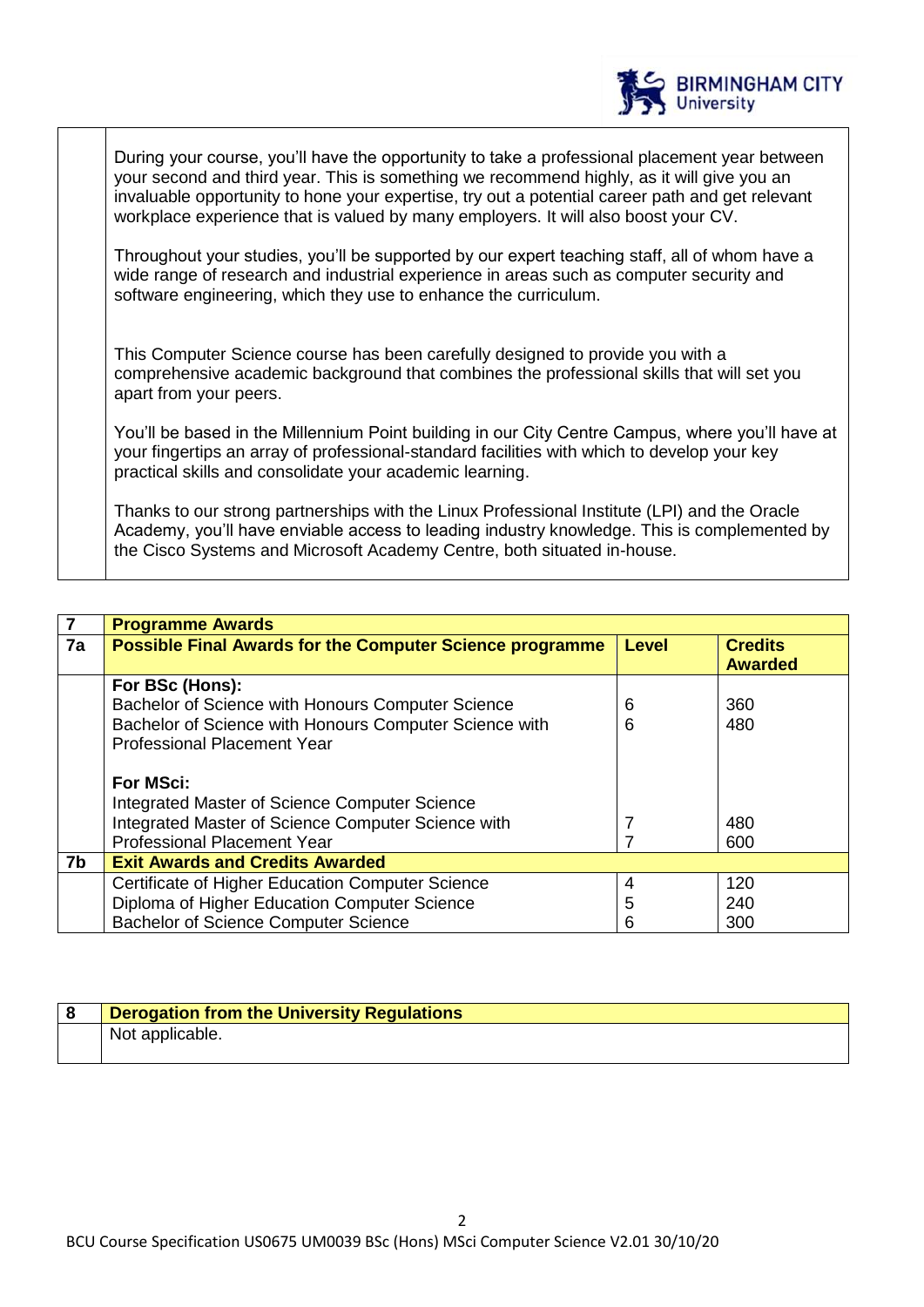

| 9                             | <b>Delivery Patterns</b> |                             |                          |               |
|-------------------------------|--------------------------|-----------------------------|--------------------------|---------------|
|                               |                          |                             |                          |               |
|                               | Mode(s) of Study         | <b>Location(s) of Study</b> | <b>Duration of Study</b> | Code(s)       |
|                               | BSc (Hons) Full Time     | <b>City Centre</b>          | 3 years                  | <b>US0675</b> |
|                               | BSc (Hons) with          | <b>City Centre</b>          | 4 years                  | <b>US1090</b> |
| <b>Professional Placement</b> |                          |                             |                          |               |
| Year                          |                          |                             |                          |               |
|                               | <b>MSci Full Time</b>    | <b>City Centre</b>          | 4 years                  | <b>UM0039</b> |
| <b>MSci with Professional</b> |                          | <b>City Centre</b>          | 5 years                  | <b>UM0060</b> |
|                               | <b>Placement Year</b>    |                             |                          |               |

## **10 Entry Requirements**

The admission requirements for this programme are stated on the programme page of the BCU website at<https://www.bcu.ac.uk/> or may be found by searching for the programme entry profile located on the UCAS website.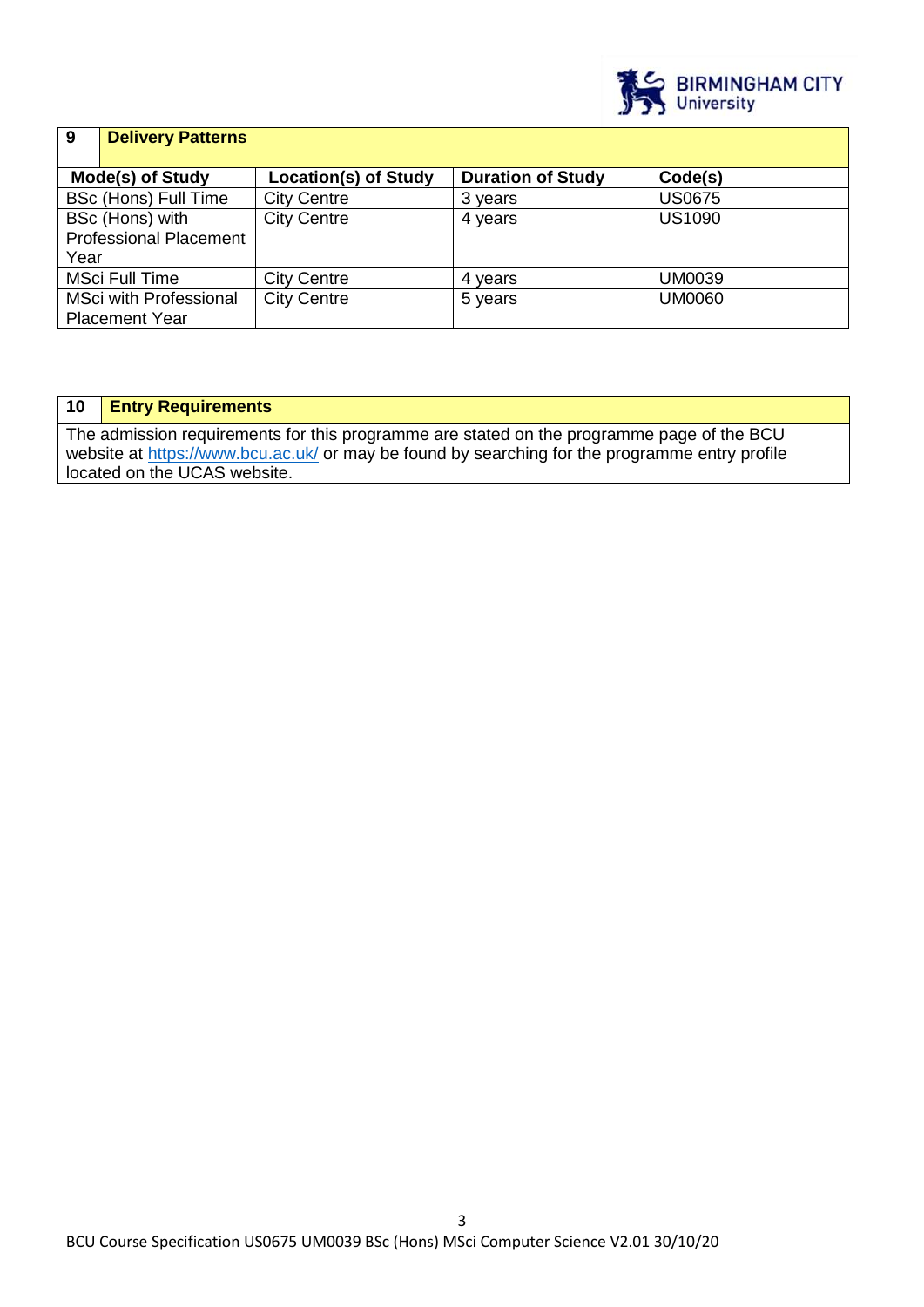

| $\overline{11}$         | <b>Course Learning Outcomes</b>                                                                                                                           |
|-------------------------|-----------------------------------------------------------------------------------------------------------------------------------------------------------|
|                         | Knowledge & Understanding                                                                                                                                 |
|                         |                                                                                                                                                           |
| $\mathbf 1$             | Demonstrate knowledge and understanding of essential facts, concepts, theories and principles                                                             |
|                         | of computer technology.                                                                                                                                   |
| $\mathbf{2}$            | Knowledge and understanding of contemporary tools and technologies to produce solutions                                                                   |
|                         | relevant to the domain of computer science to meet a set of agreed requirements.                                                                          |
| 3                       | Understand the roles and responsibilities of a professional working within the computing                                                                  |
|                         | profession.                                                                                                                                               |
| 4                       | Appreciate the social, environmental, ethical, economic and commercial considerations that                                                                |
|                         | impact on the processes of computer systems.                                                                                                              |
|                         | <b>Cognitive &amp; Intellectual Skills</b>                                                                                                                |
|                         |                                                                                                                                                           |
| 5                       | Apply the modelling and design of computer-based systems for the purposes of comprehension,                                                               |
| 6                       | communication, prediction and the understanding of trade-offs.<br>Specify the requirements and practical constraints of computer-based systems (including |
|                         | computer systems, information systems, and distributed systems) considering a wide range of                                                               |
|                         | aspects including commercial, economic, legal, ethical and social issues.                                                                                 |
| $\overline{\mathbf{7}}$ | Recognise and analyse criteria and specifications appropriate to specific problems, and plan                                                              |
|                         | strategies for their solution.                                                                                                                            |
| 8                       | Analyse the extent to which a computer-based system meets the criteria defined for its current                                                            |
|                         | use and future development.                                                                                                                               |
| 9                       | Evaluate systems in terms of general quality attributes and possible trade-offs presented within                                                          |
|                         | the given problem the ability to recognise any risks or safety aspects that may be involved in the                                                        |
|                         | operation of computing equipment within a given context.                                                                                                  |
|                         | <b>Practical &amp; Professional Skills</b>                                                                                                                |
|                         |                                                                                                                                                           |
| 10                      | Specify, design and construct computer-based systems.                                                                                                     |
| $\overline{11}$         | Deploy effectively the tools, theories and methodologies used for the construction, design and                                                            |
|                         | implementation and documentation of computer applications, with particular emphasis on                                                                    |
|                         | understanding the whole process involved in the effective deployment of computers to solve                                                                |
|                         | practical problems.                                                                                                                                       |
| 12                      | Work as a member of a development team, recognising the different roles within a team and                                                                 |
|                         | different ways of organising teams.                                                                                                                       |
| 13                      | Operate computing equipment effectively, taking into account its logical and physical properties.                                                         |
|                         | <b>Key Transferable Skills</b>                                                                                                                            |
| 14                      | Structure and communicate ideas effectively, both orally and in writing to broad range of                                                                 |
|                         | audience including specialist and no specialist audiences.                                                                                                |
| 15                      | Manage learning and self-development, including time management and the development of                                                                    |
|                         | organisational skills.                                                                                                                                    |
| 16                      | Apply numeracy in both understanding and presenting cases involving a quantitative dimension.                                                             |
| 17                      | Show awareness of the rapid rate of change in the IT industry and the need for practitioners                                                              |
|                         | continually to update their skills and knowledge.                                                                                                         |
|                         |                                                                                                                                                           |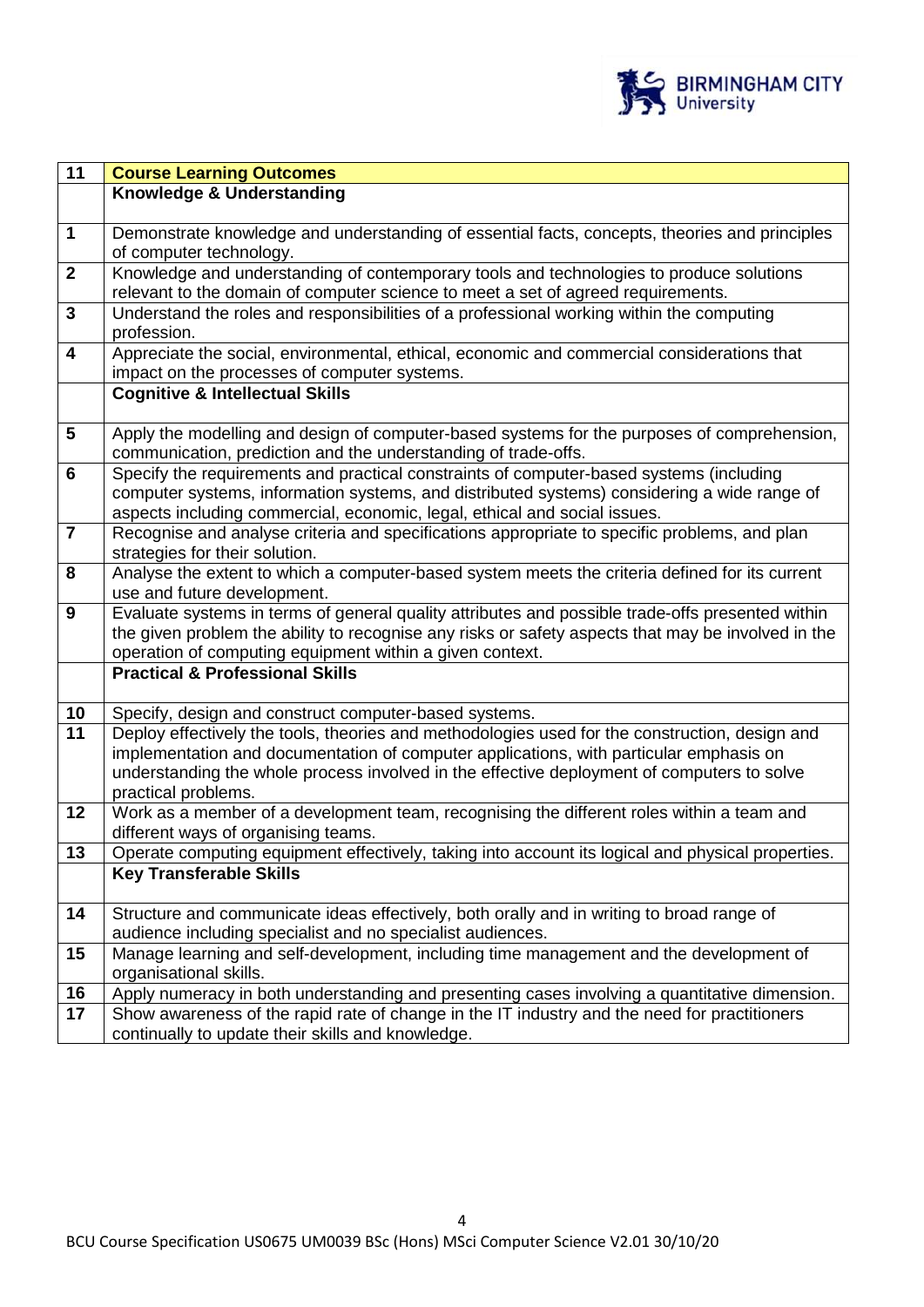

## **12 Course Requirements**

#### **12a Level 4:**

*In order to complete this programme a student must successfully complete all the following CORE modules (totalling 120 credits):*

| <b>Module Code</b> | <b>Module Name</b>                    | <b>Credit Value</b> |
|--------------------|---------------------------------------|---------------------|
| <b>CMP4266</b>     | <b>Computer Programming</b>           | 20                  |
| <b>CMP4267</b>     | <b>Computer Systems</b>               | 20                  |
| <b>DIG4166</b>     | <b>Website Design and Development</b> | 20                  |
| <b>CMP4272</b>     | <b>Data Structures and Algorithms</b> | 20                  |
| <b>CMP4269</b>     | <b>Network Fundamentals</b>           | 20                  |
| <b>CMP4285</b>     | <b>Innovation Project</b>             | 20                  |

## **Level 5:**

*In order to complete this programme a student must successfully complete all the following CORE modules (totalling 120 credits):*

| <b>Module Code</b> | <b>Module Name</b>                               | <b>Credit Value</b> |
|--------------------|--------------------------------------------------|---------------------|
| <b>CMP5332</b>     | <b>Object Oriented Programming</b>               | 20                  |
| <b>CMP5333</b>     | <b>Operating Systems</b>                         | 20                  |
| <b>CMP5344</b>     | Discrete Mathematics and Declarative Programming | 20                  |
| <b>DIG5127</b>     | Database and Web Application Development         | 20                  |
| <b>CMP5329</b>     | <b>Cyber Security</b>                            | 20                  |
| <b>CMP5354</b>     | <b>Software Design</b>                           | 20                  |

## **Professional Placement Year (optional)**

*In order to qualify for the award of Bachelor of Science with Honours Computer Science with Professional Placement Year or Integrated Masters of Science Computer Science with Professional Placement Year, a student must successfully complete all of the modules listed as well as the following Level 5 module:*

| <b>Module Code</b> | <b>Module Name</b>            | <b>Credit Value</b> |
|--------------------|-------------------------------|---------------------|
| TBC                | <b>Professional Placement</b> | 120                 |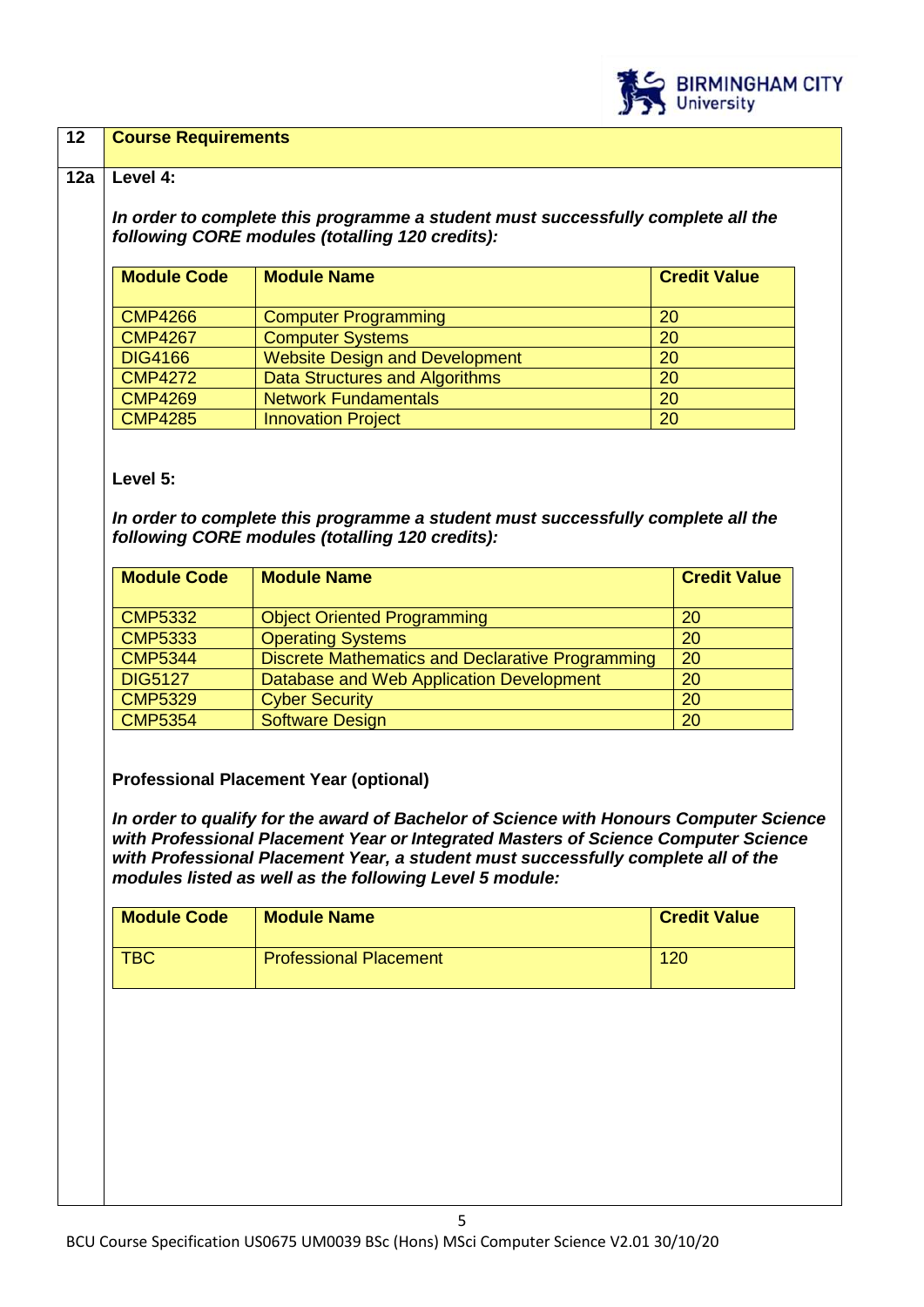

## **Level 6:**

*In order to complete this programme a student must successfully complete all the following CORE modules (totalling 120 credits):*

| <b>Module Code</b><br><b>Module Name</b> |                                              | <b>Credit Value</b> |
|------------------------------------------|----------------------------------------------|---------------------|
| <b>CMP6200</b>                           | <b>Individual Honours Project</b>            | 40                  |
| <b>CMP6214</b>                           | <b>User Experience Design</b>                | <b>20</b>           |
| <b>CMP6210</b>                           | <b>Cloud Computing</b>                       | <b>20</b>           |
| <b>CMP6213</b>                           | Mobile and Wearable Application Development  | <b>20</b>           |
| <b>CMP6202</b>                           | Artificial Intelligence and Machine Learning | 20                  |

## **Level 7:**

*In order to complete this programme a student must successfully complete all the following CORE modules (totalling 120 credits):*

| <b>Module Code</b><br><b>Module Name</b>        |    |
|-------------------------------------------------|----|
| Semantic Web and Knowledge Engineering          | 20 |
| <b>Service Oriented Architecture</b>            | 20 |
| <b>Advanced Databases</b>                       | 20 |
| <b>CMP7208</b><br><b>Group Master's Project</b> |    |
|                                                 |    |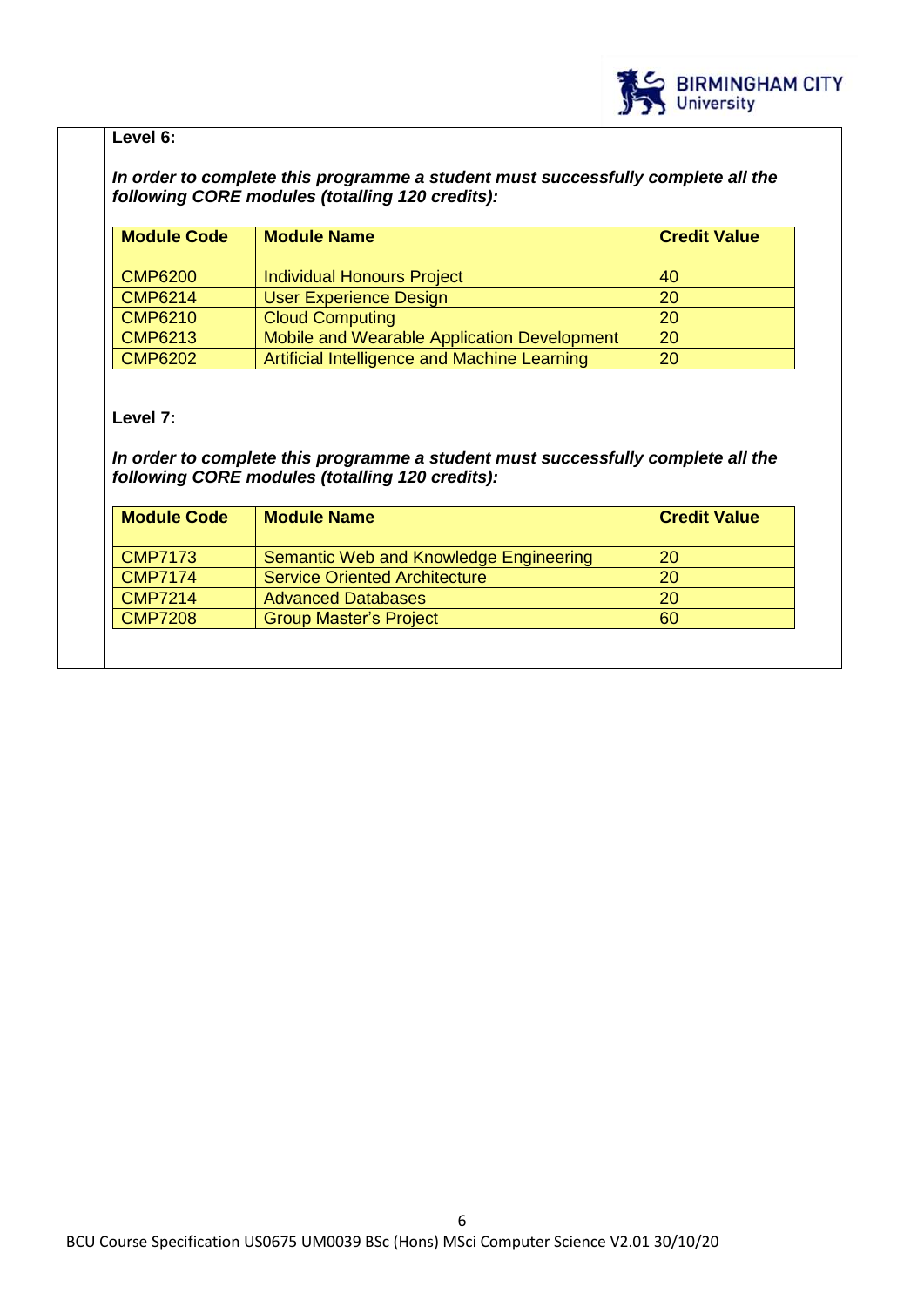

## **12b Structure Diagram**

The modules in the course are worth 20 credits each (except where indicated).

| Semester                                   | Level 4 - Year 1                                              |                                                    |                                             |  |  |  |
|--------------------------------------------|---------------------------------------------------------------|----------------------------------------------------|---------------------------------------------|--|--|--|
| $\mathbf{1}$                               | Computer<br>Programming                                       | <b>Computer Systems</b>                            | Website Design and Development              |  |  |  |
| $\overline{2}$                             | Data Structures and<br>Algorithms                             | <b>Network Fundamentals</b>                        | <b>Innovation Project</b>                   |  |  |  |
|                                            |                                                               | Level 5 - Year 2                                   |                                             |  |  |  |
| 1                                          | <b>Object Oriented</b><br>Programming                         | <b>Operating Systems</b>                           | Database and Web Application<br>Development |  |  |  |
| $\overline{2}$                             | <b>Discrete Mathematics</b><br>and Declarative<br>Programming | <b>Cyber Security</b>                              | Software Design                             |  |  |  |
| Professional Placement - Year 3 (optional) |                                                               |                                                    |                                             |  |  |  |
|                                            |                                                               | <b>Professional Placement Module (120 credits)</b> |                                             |  |  |  |
|                                            |                                                               | Level 6 - Year 4                                   |                                             |  |  |  |
| 1                                          | <b>User Experience</b><br>Design                              | Artificial Intelligence and Machine<br>Learning    | Individual Honours Project                  |  |  |  |
| $\overline{2}$                             | Mobile and Wearable<br>Application<br>Development             | <b>Cloud Computing</b>                             | [40 credits]                                |  |  |  |
| Level 7 - Year 5                           |                                                               |                                                    |                                             |  |  |  |
| 1                                          | <b>Service Oriented</b><br>Architecture                       | Semantic Web and Knowledge<br>Engineering          | <b>Advanced Databases</b>                   |  |  |  |
| $\overline{2}$                             | Group Master's Project<br>[60 credits]                        |                                                    |                                             |  |  |  |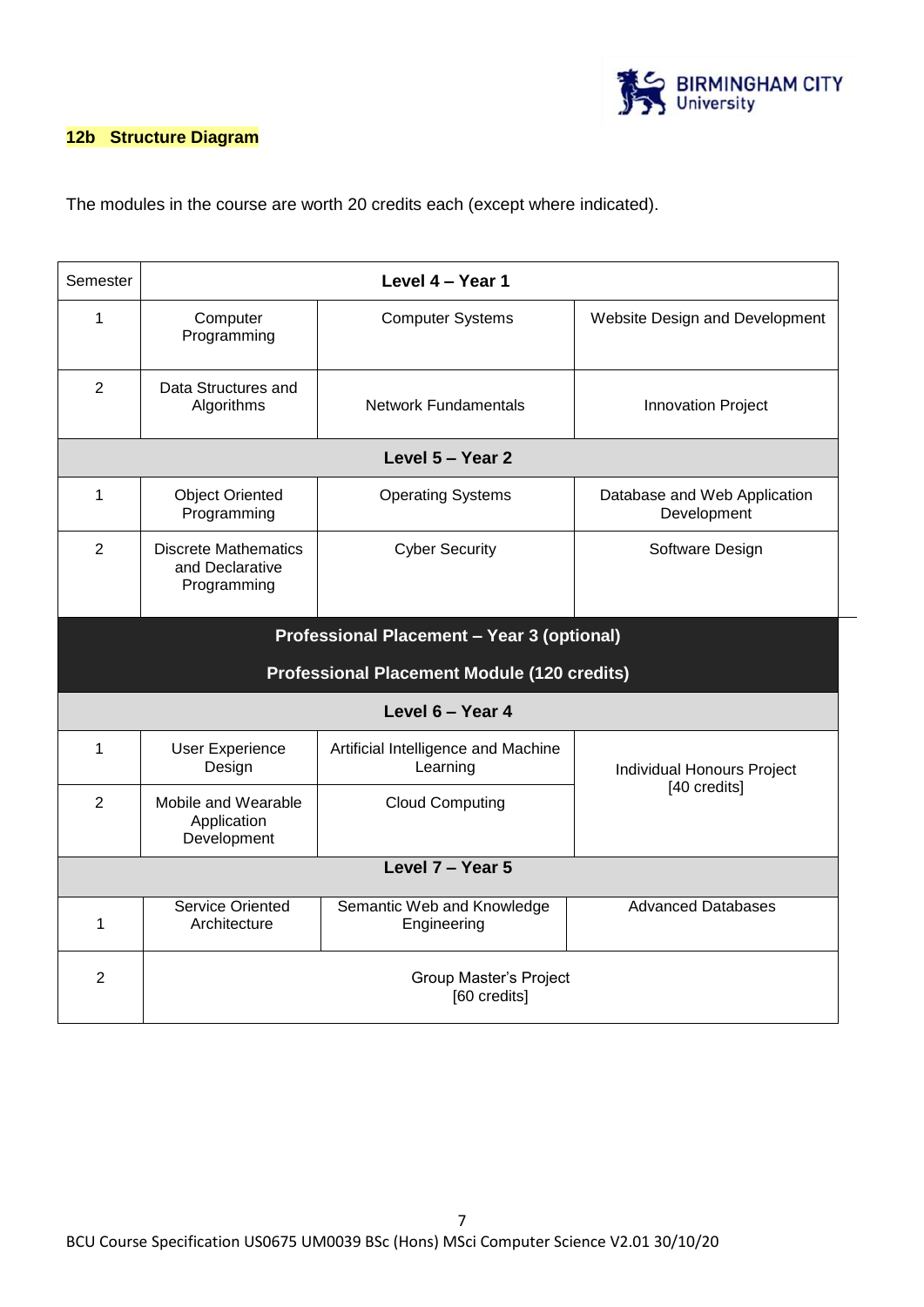

#### **13 Overall Student Workload and Balance of Assessment**

Overall student *workload* consists of class contact hours, independent learning and assessment activity, with each credit taken equating to a total study time of around 10 hours. While actual contact hours may depend on the optional modules selected, the following information gives an indication of how much time students will need to allocate to different activities at each level of the course.

- *Scheduled Learning* includes lectures, practical classes and workshops, contact time specified in timetable
- *Directed Learning* includes placements, work-based learning, external visits, on-line activity, Graduate+, peer learning
- *Private Study* includes preparation for exams

The *balance of assessment* by mode of assessment (e.g. coursework, exam and in-person) depends to some extent on the optional modules chosen by students. The approximate percentage of the course assessed by coursework, exam and in-person is shown below.

## **Level 4**

## **Workload**

## **25% time spent in timetabled teaching and learning activity**

| <b>Activity</b>           | <b>Number of Hours</b> |
|---------------------------|------------------------|
| <b>Scheduled Learning</b> | 304                    |
| Directed Learning         | 371                    |
| <b>Private Study</b>      | 541                    |
| <b>Total Hours</b>        | 1200                   |

## **Balance of Assessment**

| <b>Assessment Mode</b> | Percentage |
|------------------------|------------|
| Coursework             | 100%       |
| Exam                   |            |
| In-Person              | 0%         |

#### **Level 5**

#### **Workload**

#### **24% time spent in timetabled teaching and learning activity**

| <b>Activity</b>           | <b>Number of Hours</b> |
|---------------------------|------------------------|
| <b>Scheduled Learning</b> | 288                    |
| Directed Learning         | 371                    |
| <b>Private Study</b>      | 541                    |
| <b>Total Hours</b>        | 1200                   |

## **Balance of Assessment**

| <b>Assessment Mode</b> | Percentage |
|------------------------|------------|
| Coursework             | 75%        |
| Exam                   | 25%        |
| In-Person              |            |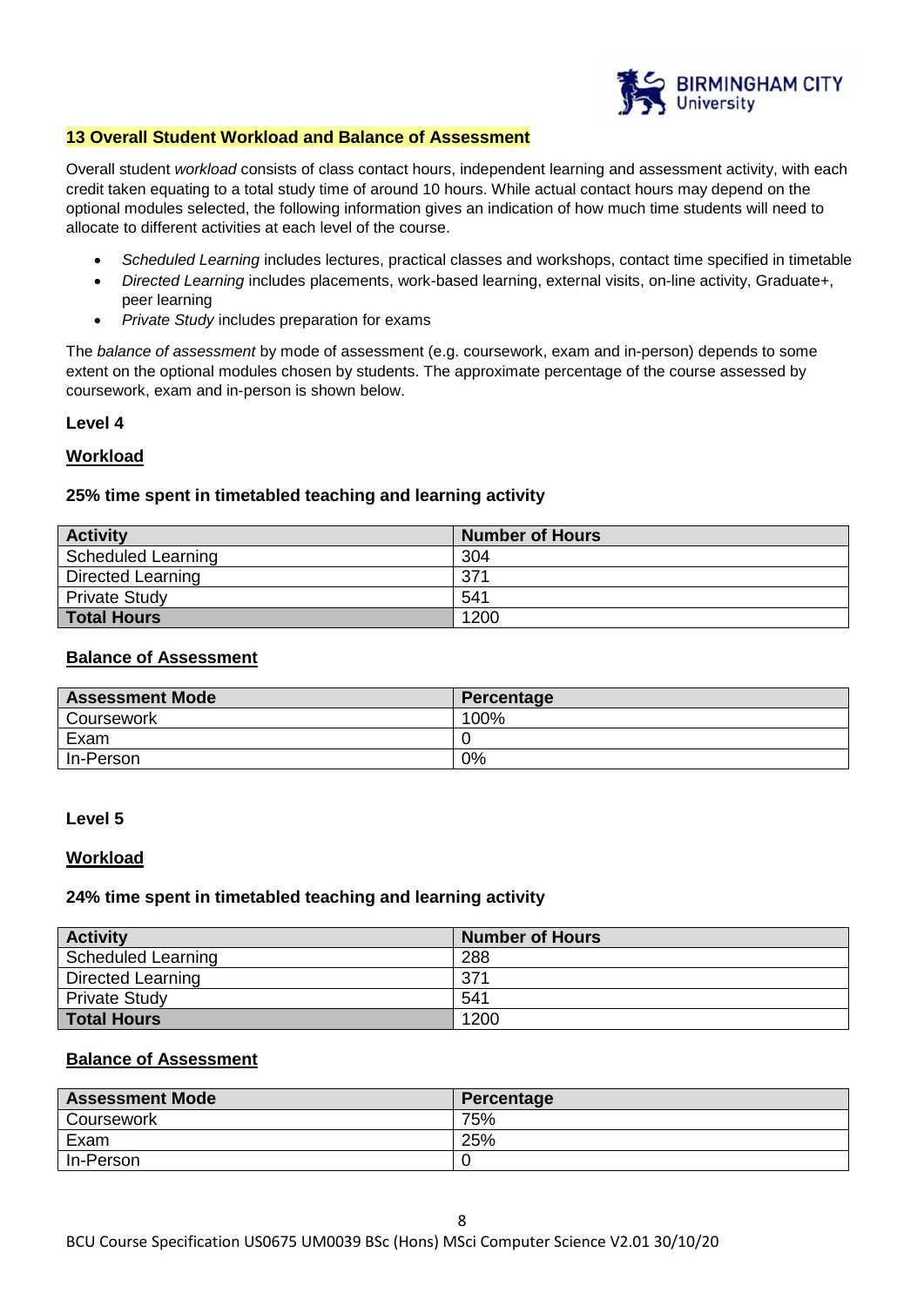

## **Level 6**

## **Workload**

## **17% time spent in timetabled teaching and learning activity**

| <b>Activity</b>           | <b>Number of Hours</b> |
|---------------------------|------------------------|
| <b>Scheduled Learning</b> | 202                    |
| Directed Learning         | 260                    |
| <b>Private Study</b>      | 738                    |
| <b>Total Hours</b>        | 1200                   |

## **Balance of Assessment**

| <b>Assessment Mode</b> | Percentage |
|------------------------|------------|
| Coursework             | 94%        |
| Exam                   |            |
| In-Person              | 6%         |

## **Level 7**

## **Workload**

## **14% time spent in timetabled teaching and learning activity**

| <b>Activity</b>      | <b>Number of Hours</b> |
|----------------------|------------------------|
| Scheduled Learning   | 162                    |
| Directed Learning    | 192                    |
| <b>Private Study</b> | 846                    |
| <b>Total Hours</b>   | 1200                   |

## **Balance of Assessment**

| <b>Assessment Mode</b> | Percentage |
|------------------------|------------|
| Coursework             | 80%        |
| Exam                   |            |
| In-Person              | 20%        |